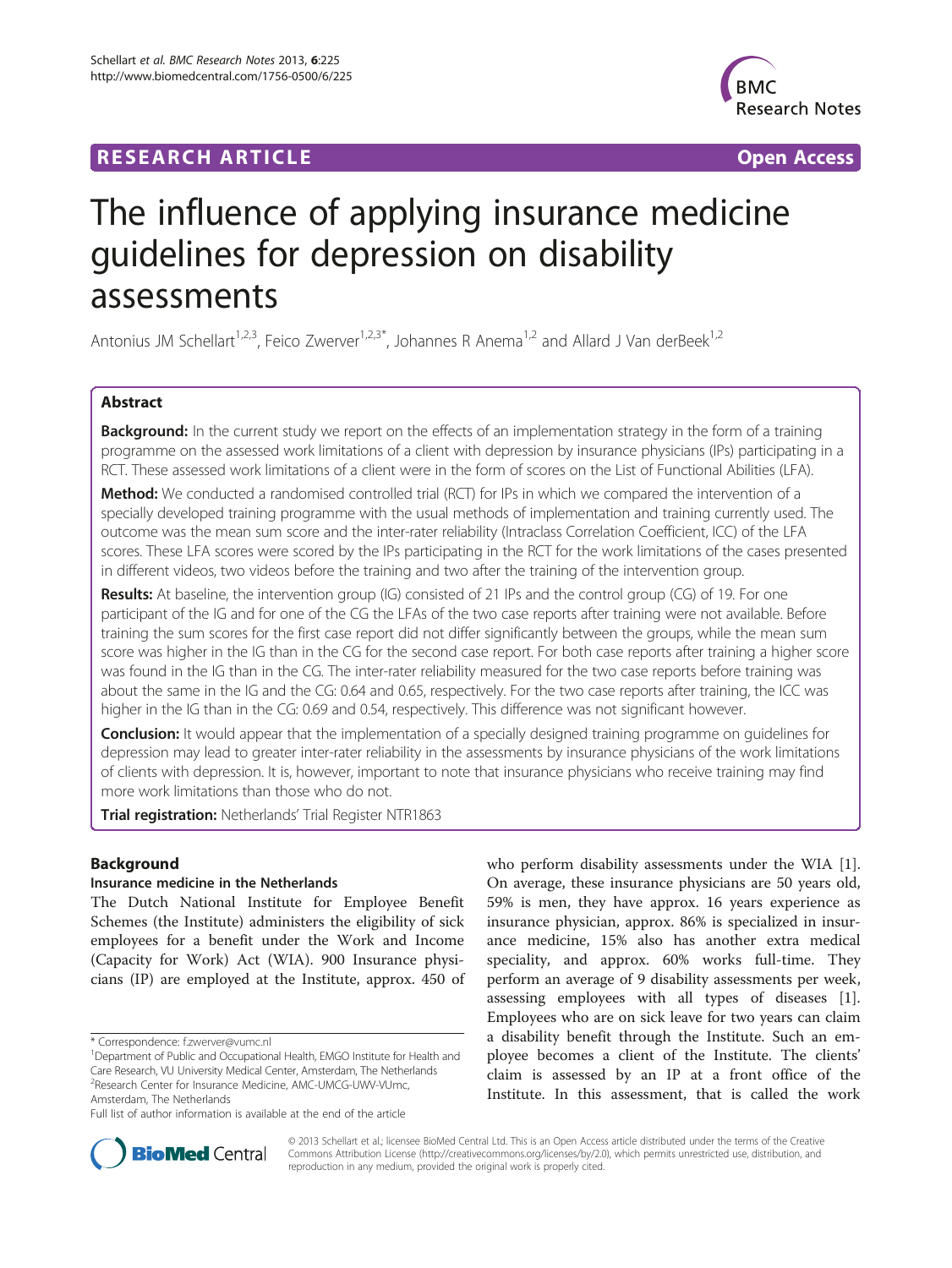disability assessment, the client's work limitations and abilities are defined. The IP writes his or her findings down in a medical work disability report and fills in a List of Functional Abilities (LFA) [[2\]](#page-7-0). On average, an IP uses approximately two hours for a complete work disability assessment. One hour for the assessment interview, and one hour for writing the report. Subsequently, a labour expert matches the client's work abilities as have been defined in the LFA, with the functional demands of (theoretically) available jobs, resulting in a selection of jobs that the client should be able to perform, despite his/her work limitations. The client's benefit, finally, is determined by the loss of income, caused by the difference in wages between that of the client's initial job and the wages of the selected jobs.

#### Guideline adherence and work limitations

We have previously investigated whether an implementation strategy that meets the needs of insurance physicians (IPs) leads to better adherence to guidelines than the usual implementation employed by the Dutch National Institute for Employee Benefits Schemes [\[3](#page-7-0)]. To this end we have developed a training programme using interventions that teach IPs how to apply the insurance medicine guidelines for depression [\[4](#page-7-0)] when performing assessments for work limitations. The efficacy of this implementation strategy was investigated in a randomised controlled trial (RCT), in which a group of IPs trained in applying the guidelines for depression were compared with a control group. We have demonstrated that IPs trained in applying the guidelines for depression scored significantly higher on guideline adherence and on knowledge of the guidelines for depression than IPs in the control group [\[5](#page-7-0)].

In the current study we report on the effects of this implementation strategy in the form of a training programme on the work limitations of a client with depression by insurance physicians participating in the RCT. As has been described above, these work limitations of a client, find by an IP, mainly determine the final rate of a clients´ disability and benefits. In general, the phenomenon of arbitrariness in the assessment of work limitations by IPs is socially undesirable. Therefore, it was needed to study the effect of the implementation strategy on the IPs´ way of assessing clients´ work limitations. Work limitations are recorded in scores on the LFA [\[2\]](#page-7-0), and these scores represent a combination of the number as well as the severity of work limitations. The LFA is partly based on the International Classification of Functioning (ICF) [[6\]](#page-7-0). The ICF has internationally been used for qualifying the level of functioning in disability assessments [\[7,8](#page-7-0)]. The following questions were therefore central to our research:

- I. What is the influence of the training programme on the work limitations?
- II. What is the influence of the training programme on the inter-rater reliability between the LFA scores of the participating IPs?

Previous research by Spanjer et al. [\[9](#page-7-0)] has shown that the more information about the client the IP has, the higher the number of work limitations the IP will find. A study by Schellart et al. [[10\]](#page-7-0) of inter-doctor variation between assessments by IPs found that greater adherence to the rules by IPs leads to a greater number of clients being assessed as the highest category of work disability. Based on these studies, our thoughts in the current study are that our intervention – a specific training programme on applying the guidelines for depression – will possibly lead to a more systematic overview of disorders and therefore to the finding of a higher number of work limitations in the RCT group than in the control group. We also think that our training programme may cause IPs to assess work limitations in a more uniform manner based on the information available. If this is indeed the case then the inter-rater reliability of the completed LFAs based on the same case reports should be greater in the intervention group than in the control group. Based on these thoughts we formulated the following hypotheses:

- 1) Training in guidelines for depression will result in to more work limitations, because adherence to the guidelines leads to a more complete overview of disorders and the resulting work limitations, based on the information available.
- 2) Training in guidelines for depression will result in higher inter-rater reliability between IPs: after following the training programme the IPs will assess work limitations in a more uniform manner.

## Methods

#### Design

To determine the efficacy of a specially developed strategy for implementation of the guidelines for depression [[4\]](#page-7-0), we conducted a randomised controlled trial (RCT) in which we compared an intervention group with a control group. In this RCT we compared the intervention of a specially developed training programme with the usual methods of implementation and training currently in use by the social security agency.

The intervention was a training programme designed for IPs, in which they learnt to apply the guidelines for depression [[3](#page-7-0)]. This programme, together with baseline and follow-up measurements, was integrated into a fourday postgraduate course located at the Netherlands School of Public and Occupational Health (NSPOH).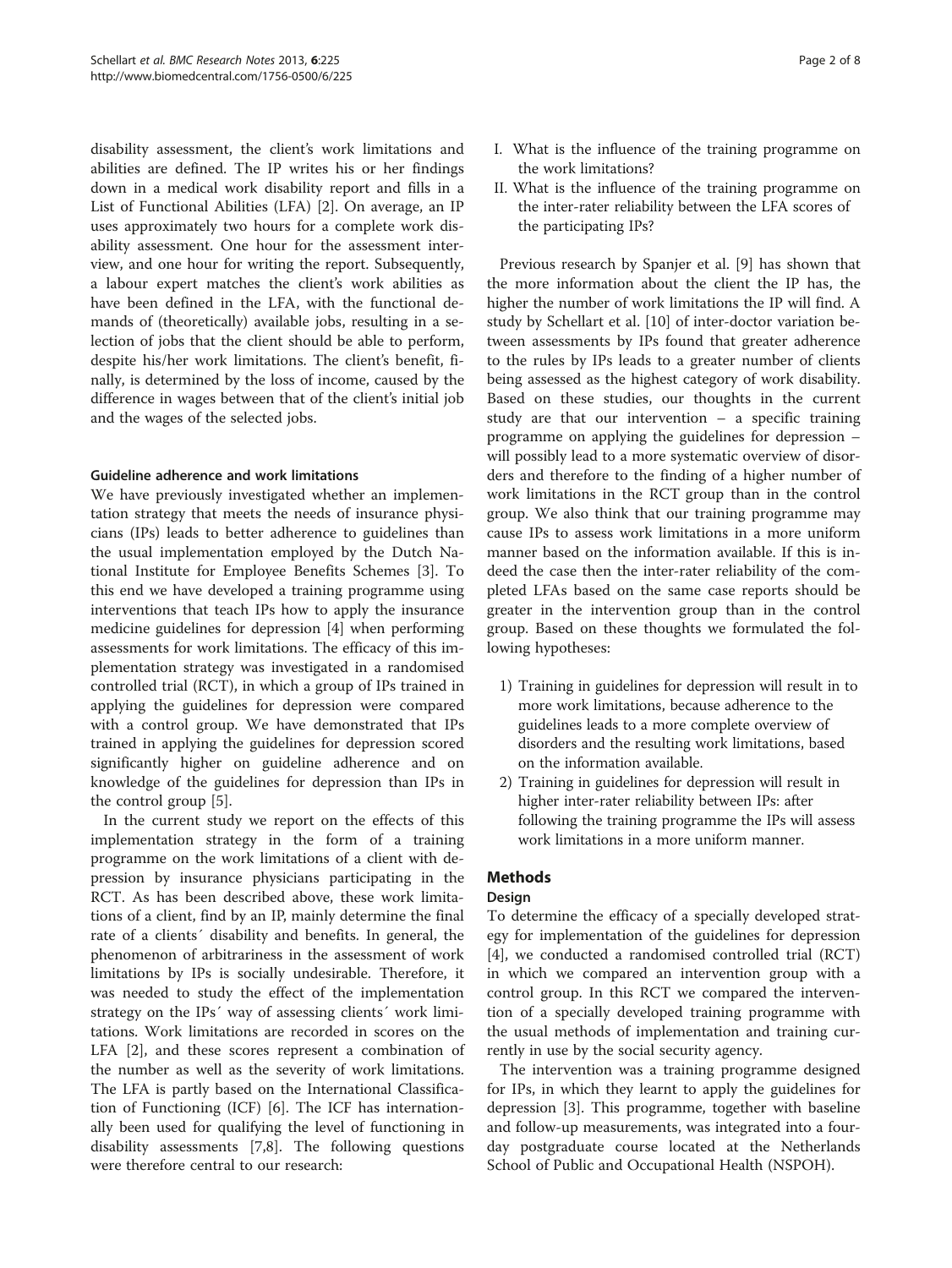While the intervention group was trained in applying the guidelines for depression, the control group received an alternative programme of training in motivational interviewing that did not conflict with the intervention programme. The RCT took three days within a period of two weeks in March 2009. After the RCT ended, the control group received the same training as the intervention group, while the intervention group received the alternative programme. This was planned as the fourth day of the course, which was held three months later at the end of June 2009.

By using actors simulating four different case reports on video, we managed to create a laboratory setting in which we could measure the work disability assessments of clients with depression by each IP. In these videos the role of the client was played by four different actors, while the role of the IP was played by two 'real' IPs, independently selected for this purpose. The training programme was designed to be also applied in practice. The Ethics Committee of the VU University Medical Centre granted approval for the study design and the RCT was accepted by the Netherlands Trial Register under number NTR1863.

## Participants

In January 2009, IPs employed by the Institute were invited to take part in a postgraduate course in applying the guidelines for depression, given in the period from March to July 2009. The inclusion criteria were that individuals should be registered as insurance physicians, or still in training as such, and should be conducting disability assessments of clients as commissioned by the Institute. The NSPOH was responsible for enrolment of participants, who also provided written informed consent to take part in the study. 43 insurance physicians participated in the study.

The participants were allocated in order of registration to either the intervention group or the control group by using a random-sequence table. Participants who were not available on the planned dates were excluded from the trial. The participants were informed about the fact that the course was part of a research project, but they were not informed about the design of the entire project, i.e. the various measurements and the type of group they participated in.

## Data collection

Data were collected at the NSPOH during the period of the training course. At baseline (pre-intervention) and at follow-up (post-intervention) each IP assessed the work limitations of two clients, played by actors, who were presented separately on video. The actors played clients with depression, reconstructed from real case reports. The actors played their roles on the basis of extensive

scripts, with room for improvisation. The videos showed the disability assessment encounter between a client (actor) and an independent IP (not a participant in the RCT), who had been briefed to perform the assessment in complete accordance with the guidelines for depression. The decision phase of the assessment encounter was not shown on the video. The participating IPs completed their medical disability reports, including the LFA, immediately after watching each client on the video. All reports and completed LFAs were collected directly afterwards. The researchers were blinded for the collection of data and an independent research assistant coded the data.

#### **Outcomes**

The primary outcome of the RCT was guideline adherence, measured using performance indicators. A detailed description of the development and reliability of these performance indicators has been published elsewhere [[11\]](#page-7-0), as has the effect of the intervention on guideline adherence [\[4](#page-7-0)].

Secondary outcome in the RCT was LFA scores. These LFA scores were scored by the IP participating in the RCT for the work limitations of the clients presented in the four videos. The LFA consists of six sections containing a total of 106 items: I personal functioning (30 items), II social functioning (17 items), III adjusting to the physical environment (13 items), IV dynamic movements (31 items), V static posture (11 items), and VI working hours (4 items). A large-scale study (of 51,000 disability assessments) into the dimensions behind these items [[12\]](#page-7-0) discovered 16 dimensions, each forming an scale. The internal reliability of the scales (Cronbach's alpha) was generally acceptable (alpha 0.60-0.75) to good (alpha  $>0.75$ ) or even very good (alpha >0.85). Only one dimension – communication – had an unacceptable level of internal reliability (alpha 0.53). In a follow-up study using a second order factor analysis [[13\]](#page-7-0), 14 of these 16 scales (excluding communication and working hours) were further reduced to four scales:

- 1) Mental abilities: limitations in coping with various mental task demands
- 2) General physical abilities: limitations covering various aspects of the musculoskeletal system
- 3) Autonomy: limitations in being able to act autonomously in the working situation
- 4) Manual skills and grip strength limitations.

Since the internal reliability of this last scale was very low (alpha 0.46), items on this scale were included in the scale for general physical ability, a possibility demonstrated by another study of LFA data from 84,000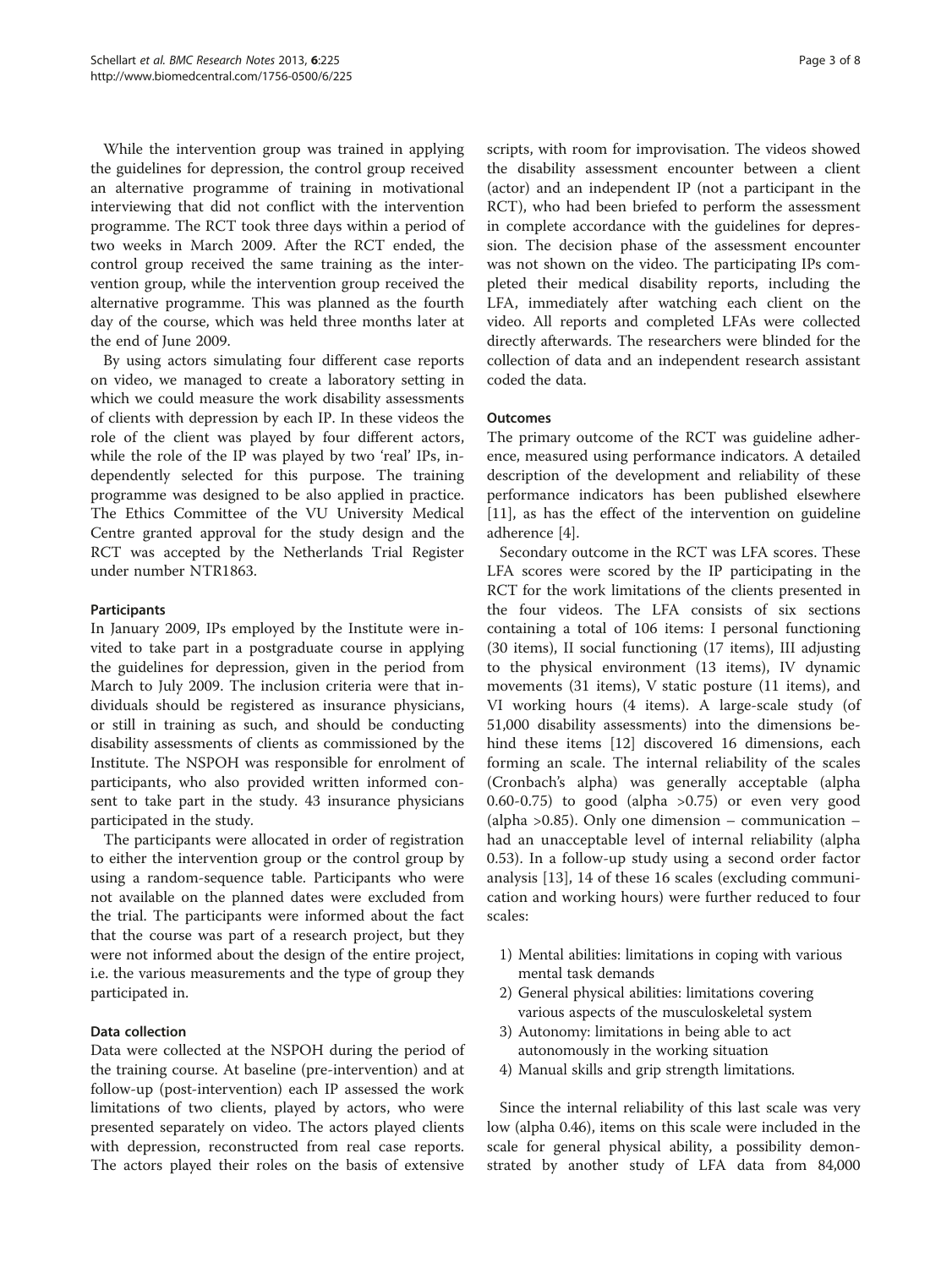disability assessments [\[10\]](#page-7-0). The three scales in the mentioned study had an acceptable level of reliability (alphas were 0.69 for scale 1, 0.72 for scale 2, and 0.75 for scale 3 including manual skills and grip strength). Hence, in the current study we used these three scales, with an additional separate scale for working hours, that had a very good internal reliability (alpha 0.97) [\[12](#page-7-0)].

#### Analyses

To address the first hypothesis, we used an unpaired ttest to analyse differences in the mean sum scores of the four scales between the intervention group and the control group for each case report (four case reports: the first two pre-intervention, the other two post-intervention). To examine whether correction was necessary for the influence of any unequal distribution of background variables between the intervention group and the control group, we performed regression analysis using the relevant background variable as covariate.

To address the second hypothesis regarding inter-rater reliability, we performed analyses using linear mixed models, which enable modelling of variances (and covariances) and provide the possibility of accounting for hierarchical data [[14](#page-7-0)]. We used the variances to calculate the intraclass correlation coefficient (ICC, with values ranging between 0 and 1) [[15\]](#page-7-0). A higher ICC is an indication of greater degree of inter-rater reliability. We also calculated whether the difference between the ICCs of the intervention group and the control group was significantly different from zero. For a more detailed description of the statistical analysis please we refer to the Additional file [1](#page-6-0). All analyses were performed using SPSS 15.0 [\[14\]](#page-7-0).

## Results

## Participants

Between January and March 2009 a total of 43 insurance physicians applied to take part in the course. At the time of the RCT all participating IPs were actively conducting disability assessments. Twenty-one IPs were allocated to the control group and 22 to the intervention group. One of the IPs who was allocated to the intervention group withdrew from the course and 2 IPs who were originally allocated to the control group were not available on the planned dates. All three were excluded from the RCT. At baseline, therefore, the control group (CG) consisted of 19 IPs and the intervention group (IG) of 21. For one CG participant and for one IG participant the LFAs of the two case reports after training were not available.

The separate baseline characteristics were equally distributed across both groups, apart from one variable (see Table [1](#page-4-0)). Although the mean number of clients with depression assessed by an IP per month was significantly higher in the CG, regression analysis demonstrated that

this variable had no major effect on the magnitude of the sum scores of the four scales in the CG and IG for the four separate case reports. Correction for this variable in the analyses was therefore not necessary.

#### **Outcomes**

Table [2](#page-4-0) shows the mean scale scores (with standard deviation) for each LFA scale and the corresponding sum scores of the scales for the first two case reports before training, for both the control group (CG) and the intervention group (IG). For case report 1, most participants filled in items on the scales for working hours and mental abilities. About half the participants filled in items on the scale for physical abilities. Hardly any items on the scale for autonomy were filled in. The means of the sum score did not differ significantly over the four scales between CG and IG  $(p = 0.229)$ . For case report 2, again most participants filled in items on the scale for mental abilities. This was also mainly the case for the scale for working hours in the IG, but not in the CG: in the CG about half the participants filled in work limitations on this scale. For the scales for autonomy and physical abilities, participants in the IG filled in items about twice as often as those in the CG. In the IG the mean sum score over the four scales was significantly higher than in the  $CG (p = 0.013).$ 

For the two case reports after intervention (case reports 3 and 4, see Table [3](#page-5-0)), the mean sum scores in the IG were significantly higher than in the CG ( $p = 0.023$ ). For case report 3 few participants filled in items on the scales for autonomy and physical abilities. For case report 4 the tendencies and distribution of the CG and IG were only of interest for the scale for mental abilities. Here again the mean sum score in the IG was significantly higher than that in the CG ( $p = 0.04$ ).

Table [4](#page-5-0) shows the results of the mixed models analysis (parameters and standard errors), and of the ICC calculation for the presented case reports before training (case reports 1 and 2) and after training (case reports 3 and 4). For the case reports before training (case reports 1 and 2) the ICCs were similar (0.65 for the CG and 0.64 for the IG). For the case reports after training (case reports 3 and 4) the ICC in the IG was 0.69 and the ICC in the CG was 0.54. Upon testing, however, both differences in the ICCs between the IG and the CG were not significantly different from zero. The difference in ICC between the IG and CG (95% confidence interval) was: - 0.01 (−0.56; 0.54) for case reports 1 en 2, and 0.14 (−0.35; 0.68) for case reports 3 and 4.

To determine whether the difference in ICCs between the CG and the IG as shown in Table [4](#page-5-0) might have been influenced by the low number of observations for some of the abilities scales, the same analysis was conducted using either three scales – excluding the scale for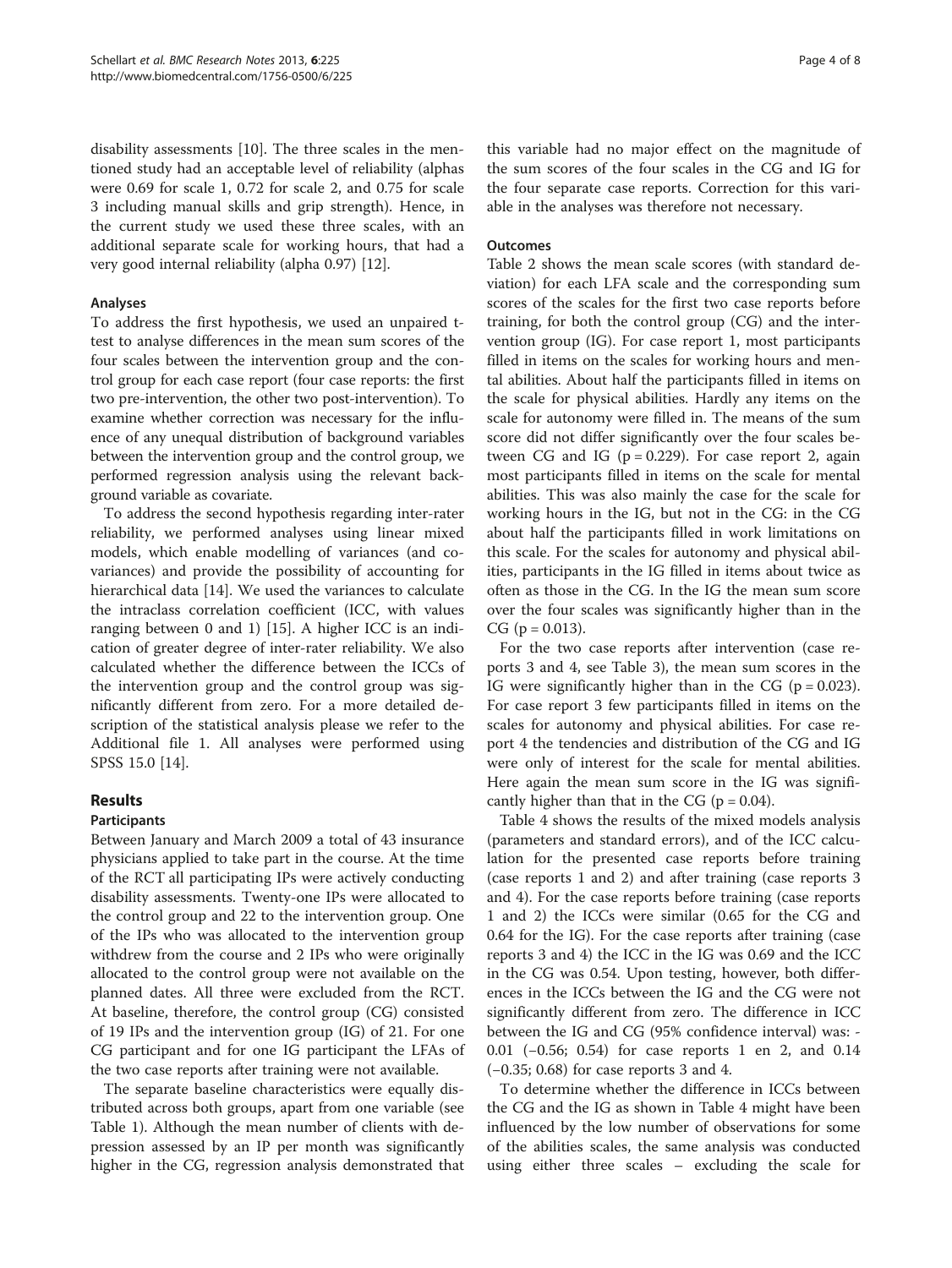|                                                      | $CG (n = 19)$           | $IG (n = 21)$ |       |
|------------------------------------------------------|-------------------------|---------------|-------|
| <b>Baseline characteristics</b>                      | Mean (sd) or percentage | p-value       |       |
| Age in years                                         | 50.5(6.7)               | 51.1(6.2)     | 0.923 |
| Male                                                 | 47%                     | 52%           | 0.752 |
| Weekly working hours                                 | 31.8(9.9)               | 31.1(9.2)     | 0.819 |
| Years working as physician                           | 21.7(6.4)               | 23.5(5.1)     | 0.319 |
| Registered as insurance physician                    | 84%                     | 86%           | 0.894 |
| Years working as insurance physician                 | 15.4(8.1)               | 15.6(7.9)     | 0.922 |
| Number of clients with depression assessed per month | 9.3(5.6)                | 5.3(3.7)      | 0.011 |
| Assessment time for depressed clients (minutes)      | 136.3 (62.3)            | 153.7 (48.4)  | 0.343 |
| Assessments under the new disability act             | 68%                     | 52%           | 0.301 |
| Employee of the Institute                            | 79%                     | 81%           | 0.874 |

<span id="page-4-0"></span>Table 1 Baseline characteristics of insurance physicians in control group (CG) and intervention group (IG)

Significant difference between both groups (p < 0.05) in bold.

Institute: the Dutch Institute for Employee Benefits Schemes.

physical abilities – or using two scales, i.e. using only the scales for working hours and mental abilities. Once more, the ICCs of the IG and the CG (see Table [5\)](#page-5-0) were about the same for case reports 1 and 2 and higher for case reports 3 and 4 (0.21 higher when using 3 scales and 0.16 higher when using 2 scales). The differences in ICC between the IG and the CG were again in all cases not significantly different from zero (not shown here).

## **Discussion**

#### Main findings

The results of this study show that before training the sum scores for the first case report did not differ significantly between the groups, while for the second case report the mean sum score was significantly higher in the IG than in the CG. For the two case reports after training, we saw a significantly higher score in the IG than in the CG.

The inter-rater reliability measured for the two case reports before training and using four scales was about the same in the CG and the IG. For the two other case reports after training, the ICC was 0.69 for the IG and 0.54 for the CG. This difference was not significant however.

## Interpretation and comparison with other studies

The training programme on applying the guidelines for depression resulted in more work limitations. For the same case report, IPs who received training filled in more work limitations in the LFA than the IPs who did not receive training. This difference is most noticeable in case report 3.

Post-intervention data showed that the group of IPs who were given training in applying the guidelines had a higher degree of consistency when filling in the LFA than the IPs in the control group. Apparently the implementation strategy contributed to more uniformity in work limitations assessments by IPs. This ties in well with earlier research into variation in work disability assessments [[16,17](#page-7-0)]. In terms of financial and social consequences, such variation is unwanted for both the client and society and in our opinion might be reduced by the use of standardised methods of assessment, as occurs when guidelines are applied. The fact that applying guidelines results in a more uniform judgment ties

|  | Table 2 Mean scale scores (sd) of LFA scales for two case reports before training* |  |  |  |  |
|--|------------------------------------------------------------------------------------|--|--|--|--|
|--|------------------------------------------------------------------------------------|--|--|--|--|

|                           | Case report 1: CG |              | Case report 1: IG |              | Case report 2: CG |              | Case report 2: IG |              |
|---------------------------|-------------------|--------------|-------------------|--------------|-------------------|--------------|-------------------|--------------|
|                           | N(n)              | Mean (sd)    | N(n)              | Mean (sd)    | N(n)              | Mean (sd)    | N(n)              | Mean (sd)    |
| <b>Working hours</b>      | 19 (17)           | 3.68(2.08)   | 21(18)            | 4.48(2.27)   | 19 (10)           | 2.32(2.69)   | 21 (18)           | 3.95(2.42)   |
| Autonomy                  | 19 (2)            | 0.11(0.32)   | 21(1)             | 0.10(0.44)   | 19(5)             | 0.68(1.45)   | 21(11)            | 0.81(1.03)   |
| <b>Physical abilities</b> | 19 (8)            | 1.53 (2.27)  | 21(10)            | 1.95 (3.11)  | 19(2)             | 0.32(1.16)   | 21(6)             | 1.48 (3.33)  |
| <b>Mental abilities</b>   | 19 (19)           | 6.74(3.18)   | 21(20)            | 8.00 (3.96)  | 19 (19)           | 9.00(3.80)   | 21(21)            | 11.24 (4.07) |
| Sum score                 | 19 (19)           | 12.05 (5.10) | 21(20)            | 14.52 (7.34) | 19 (19)           | 12.32 (4.80) | 21(21)            | 17.48 (7.37) |

\* LFA List of Functional Abilities, N number of insurance physicians, n number of insurance physicians who filled in disabilities for (the scale of) the LFA, sd standard deviation. The difference of the mean sum scores over the four LFA scales between control group (CG) and intervention group (IG) is not significant for case report 1 ( $p = 0.229$ ), but is significant for case report 2 ( $p = 0.013$ ).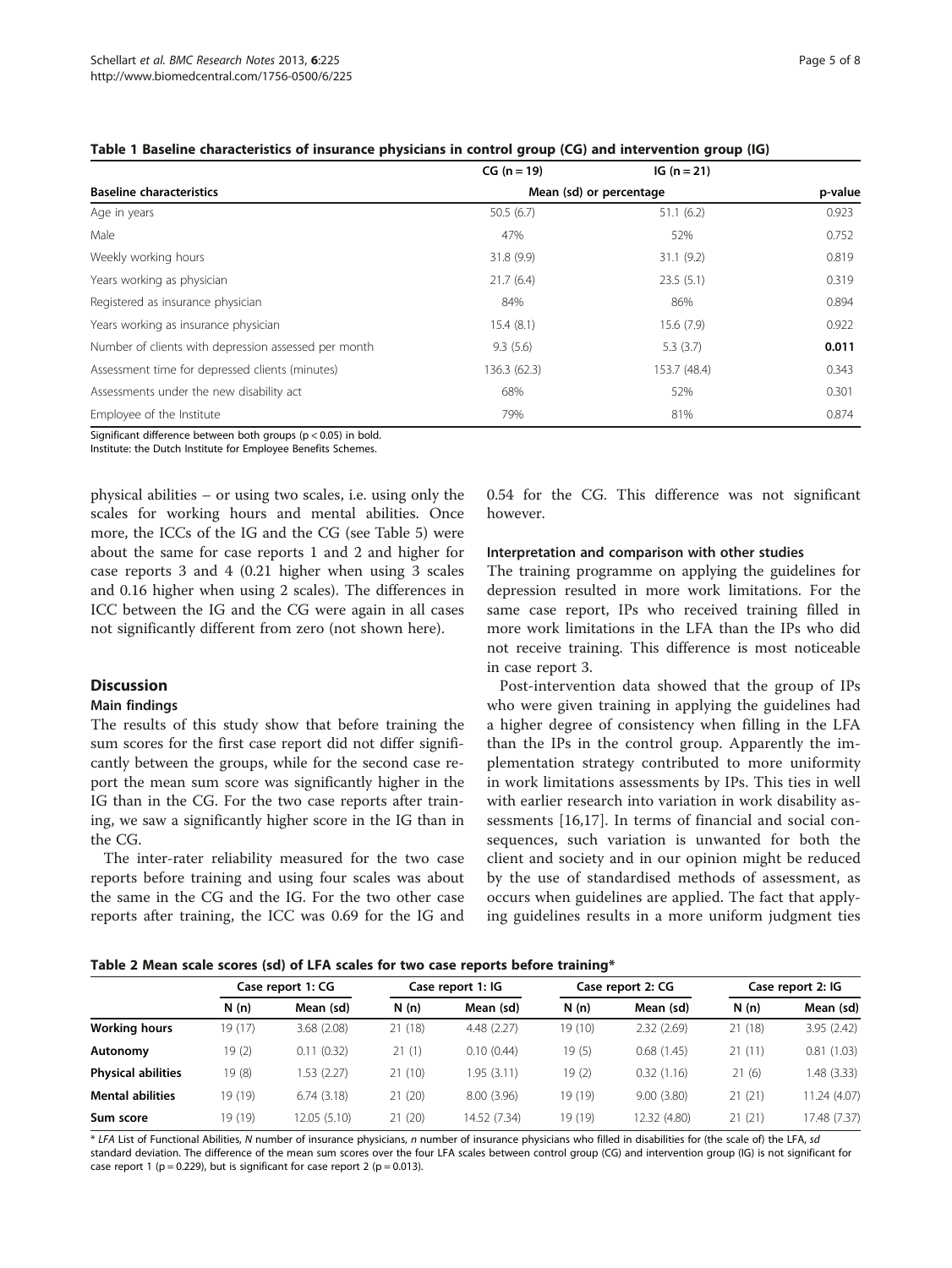<span id="page-5-0"></span>

| Table 3 Mean scale scores and sum scores of LFA scales for two case reports after training* |  |  |  |  |
|---------------------------------------------------------------------------------------------|--|--|--|--|
|---------------------------------------------------------------------------------------------|--|--|--|--|

|                           | Case report 3: CG |             | Case report 3: IG |              | Case report 4: CG |            | Case report 4: IG |            |
|---------------------------|-------------------|-------------|-------------------|--------------|-------------------|------------|-------------------|------------|
|                           | N(n)              | Mean (sd)   | N(n)              | Mean (sd)    | N(n)              | Mean (sd)  | N(n)              | Mean (sd)  |
| <b>Working hours</b>      | 18 (6)            | .11(2.27)   | 20(16)            | 3.80(2.33)   | 18 (0)            | 0.00(0.00) | 20(5)             | 0.60(1.14) |
| Autonomy                  | 18(3)             | 0.39(0.98)  | 20(3)             | 0.30(0.80)   | 18 (0)            | 0.00(0.00) | 20(0)             | 0.00(0.00) |
| <b>Physical abilities</b> | 18(0)             | 0.00(0.00)  | 20(4)             | 1.25 (3.02)  | 18(0)             | 0.00(0.00) | 20(0)             | 0.00(0.00) |
| <b>Mental abilities</b>   | 18 (16)           | 4.94 (3.81) | 20(19)            | 8.70 (3.80)  | 18 (16)           | 4.00(2.38) | 20(20)            | 5.45(2.42) |
| Sum score                 | 18 (16)           | 6.44(6.25)  | 20(20)            | 14.05 (6.44) | 18 (16)           | 4.00(2.38) | 20(20)            | 6.05(2.87) |
|                           |                   |             |                   |              |                   |            |                   |            |

\* LFA List of Functional Abilities, N number of insurance physicians, n number of insurance physicians who filled in disabilities for (that scale of) the LFA, sd standard deviation. The difference of the mean sum scores over the four LFA scales between control group (CG) and intervention group (IG) is significant for both case report 3 ( $p = 0.001$ ) and case report 4 ( $p = 0.023$ ).

in well with the idea that reducing medical ambiguity or uncertainty also reduces variation between doctors [\[18,19\]](#page-7-0).

It is striking that the differences between the two groups with regard to the scale for working hours are considerable (except for case report 1), both before and after training. Working hours limitation is a strong determinant for the end result of the assessment: the degree of work disability assigned to the client. Another study into variations in disability assessments had also found little consistency between IPs regarding the work limitation scale for working hours [[17\]](#page-7-0). The scale for working hours even has its own guidelines, separate from those specific to diagnosis [\[20](#page-7-0)].

Our results confirm the trends posed in the two hypotheses. We have shown that IPs trained in using the guidelines apply more work limitations than untrained IPs. In another study of ability assessments of clients with depression, the use of a work ability checklist actually led to findings of higher levels of work ability, without a reduction in the variation of assessment results [\[21\]](#page-7-0). One

Table 4 Results of the mixed models analysis and ICC calculation, with scores of four LFA scales\*

|                              |                 | Case reports 1 and 2 | Case reports 3 and<br>4 |                           |  |
|------------------------------|-----------------|----------------------|-------------------------|---------------------------|--|
|                              | CG              | IG                   | CG                      | ١G                        |  |
| Residual                     | 5.28 (0.07)     | 6.37(0.82)           |                         | 2.52 (0.35) 4.06 (0.54)   |  |
| Case report                  | 0.00(0.00)      | 0.00(0.00)           | 0.00(0.00)              | 0.00(0.00)                |  |
| Scale (case report)          | 10.29(5.65)     | 14.64 (7.99)         | 3.89(2.16)              | 9.98(5.45)                |  |
| Respondent                   | 0.32(0.34)      | 1.61(0.84)           |                         | $0.43(0.35)$ $0.28(0.36)$ |  |
| Case report *<br>respondent  | 0.00(0.00)      | 0.18(0.60)           | 0.34(0.34)              | 0.25(0.43)                |  |
| ICC                          | 0.65            | 0.64                 | 0.54                    | 0.69                      |  |
| (95% confidence<br>interval) | $(0.33 - 0.84)$ | $(0.32 - 0.83)$      | $(0.21 - 0.76)$         | $(0.37 - 0.86)$           |  |

\* Estimated for the case reports before training (case reports 1 and 2) and after training (case reports 3 and 4) in control group (CG) and intervention group (IG), with linear mixed models (parameters standard errors) and variance components for mixed models (ICCs and 95% confidence interval); the four disability scales are: working hours, autonomy, physical abilities, and mental abilities; ICC Intraclass Correlation Coefficient.

possible explanation for this is that the emphasis in the aforementioned study was on work ability rather than on work limitations as in the depression guidelines. Incidentally, the ICC in that study was of the similar magnitude to that found in the current study's pre-intervention measurements, namely 0.64.

The training programme taught the IPs to conduct systematic and thoroughly justified disability assessments in accordance with the guidelines. Apparently this method of assessment leads to a higher number of work limitations than is usually the case. The reason for this might be that IPs who adhere more closely to guidelines interpret the information provided more strictly than usual. After all, the information concerning the client was provided by means of a case report on video, which was the same for all IPs. The IPs themselves were not able to ask the client any questions. Therefore, in the daily practice of IPs – where interviews form an influential part of a disability assessment – the difference between the groups may well be greater: the trained IP, actively applying the guidelines, will make further enquiries of the client regarding aspects such as sleep disorders. The existence of sleep disorders may then in turn influence how the IP fills in the LFA.

#### Strengths and weaknesses

This study has several strengths. Firstly, the active form of the four 'real life' case reports on video, which simulate the daily practice of an IP, is more effective than

Table 5 Results of the ICC calculation, with scores of three and two LFA scales respectively\*

|                |      | Case reports 1 and 2 | Case reports 3 and 4 |      |  |  |
|----------------|------|----------------------|----------------------|------|--|--|
|                | CG   | IG                   | CG                   | IG   |  |  |
| ICC (3 scales) | 0.65 | 0.71                 | 051                  | 0.72 |  |  |
| ICC (2 scales) | 0.49 | O 51                 | 0.46                 | 0.62 |  |  |

\* Estimated for the case reports before training (case reports 1 and 2) and after training (case reports 3 and 4) in control group (CG) and intervention group (IG), with variance components for mixed models; the three disability scales are: working hours, autonomy, and mental abilities; the two disability scales are: working hours and mental abilities; ICC Intraclass Correlation Coefficient.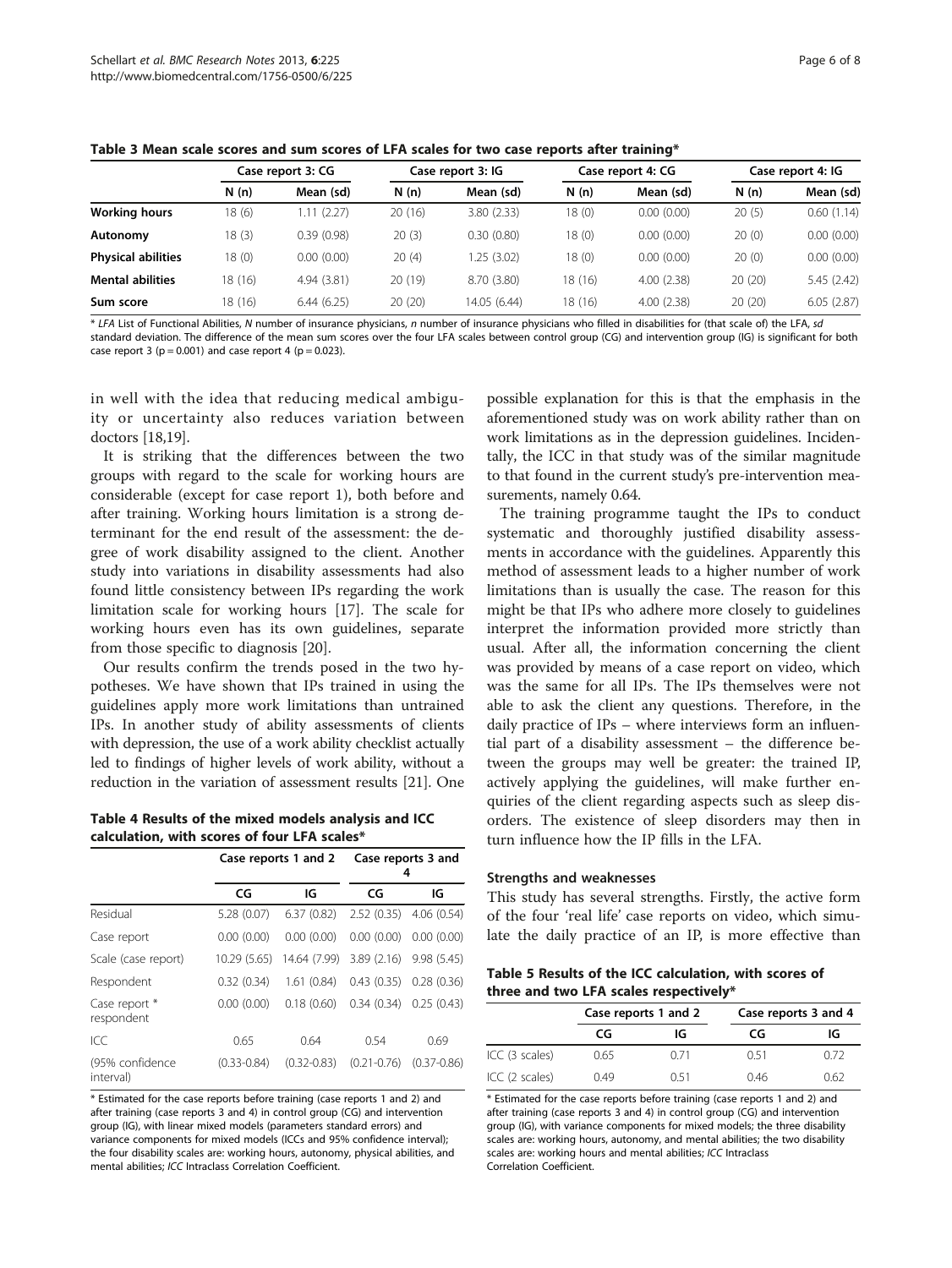<span id="page-6-0"></span>written case reports [\[22\]](#page-7-0). Secondly, the fact that the two case reports presented before the training programme were different to the two after training prevents any confounding learning effect that occurs when a case report is presented for the second time. Thirdly, the suitability of the four scales drawn up on the basis of the LFA scientific research has already been established by statistical analysis in previous studies [\[10,12,13](#page-7-0)]: the difference in the means has been tested using the sum scores of the four scales, which are a valid measure of the number and severity of the limitations, since they are not influenced by the distribution over the four scales. Finally, to determine inter-rater reliability, an empirically tested method was used to calculate the ICCs (see Additional file 1): the differences between the ICCs of the CG and IG were tested for their significant difference from zero.

The study also has a number of weaknesses. To start with, it may be difficult for IPs to complete an LFA based purely on a video, a factor that was not looked at in this study. Another weakness is the question of what to do about items marked as 'no limitations found': should this be considered as missing data, or as an actual assessment of there being no limitations, or at least no severe limitations? We attempted to accommodate this weakness by also analysing inter-rater reliability while excluding the scales that had only a few observations. A further weakness is the fact that the preintervention data already showed a significant difference in the severity and number of limitations between the intervention group and the control group. Finally, since the case reports presented before and after the training programme were not necessarily comparable, the ICCs from before and after training were not comparable within each group (CG and IG). It was, therefore, not possible in the IG to test whether there was an increase in inter-rater reliability after the training programme.

#### Practical relevance

The findings of this study provide a point of consideration for insurance medicine. IPs should be aware of the fact that collecting information about a client in a structural manner, as when following a guideline, can lead to the finding of more work limitations in that client. The IP should not lose sight of the importance of work participation and should focus on the work ability of the client. In addition, it would appear that IPs have difficulty reaching uniformity in applying the 'reduced working hours' standard [\[20](#page-7-0)]. We recommend a separate training programme for IPs to teach them to apply this standard, preferably according to the existing diseasespecific guidelines.

Policy makers should be aware that although it is possible to improve the inter-rater reliability between IPs for disability assessments, there is still space for professional autonomy and variation in assessments, even after guidelines have been implemented. IPs cannot be completely constrained to a guideline and a guideline cannot be fully comprehensive to cover all possible situations. This study found a maximum ICC of 0.69, and not of 1.00. Since disability assessments are, and will remain, human activities, a certain degree of variation within professional guidelines is acceptable.

## Conclusion

There are indications that the implementation of a specially designed training programme on guidelines for depression may lead to greater inter-rater reliability in the assessments by insurance physicians of the work limitations of clients with depression. It is, however, important to note that insurance physicians who receive training may find more work limitations than those who do not. Whether this possible rise in work limitations found might also lead to a higher degree of work disability requires further investigation.

## Additional file

[Additional file 1:](http://www.biomedcentral.com/content/supplementary/1756-0500-6-225-S1.doc) Statistical method for calculating intraclass correlation coefficients.

#### Competing interests

The authors declare that they have no competing interests.

#### Authors' contributions

The authors declare that they participated in the study and made the following contributions to the study. AJMS, FZ, JRA and AJvdB contributed to the conception and design of this study. AJMS and FZ contributed to the analysis. AJMS and FZ wrote the manuscript. JRA and AJvdB revised and commented on the manuscript. AJMS and AJvdB will act as guarantors of this study. AJvdB had full access to all data in the study and had final responsibility for the decision to submit for publication. All authors read and approved the final manuscript.

#### Acknowledgements

The authors wish to thank the IPs who participated in this research. The Research Center for Insurance Medicine AMC-UMCG-UWV-VU University Medical Center, in Amsterdam, is a joint initiative of the Academic Medical Center (AMC), the University Medical Center in Groningen (UMCG), the Dutch Institute for Employee Benefit Schemes (UWV), and the VU University Medical Center (VUMC). This trial was funded by the Dutch Institute for Employee Benefits Schemes and the Netherlands' School for Public Health. FZ, JRA, and AJMS are (partially) funded by UWV. The study sponsor had no role in the study design, in the collection, analysis or interpretation of the data, in the writing of the case reports, or in the decision to submit the paper for publication. The design of this study was laboratorial and for data collection fictitious but realistic case-reports were used. Consequently, the Medical Ethics Committee agreed with the design. The full trial protocol can be accessed at the webadress of the Netherlands'Trial Register (NTR):<http://www.trialregister.nl/trialreg/admin/rctview.asp?TC=1863>.

#### Author details

<sup>1</sup>Department of Public and Occupational Health, EMGO Institute for Health and Care Research, VU University Medical Center, Amsterdam, The Netherlands. <sup>2</sup>Research Center for Insurance Medicine, AMC-UMCG-UWV-VUmc, Amsterdam, The Netherlands. <sup>3</sup>Dutch National Institute for Employee Benefits Schemes, Amsterdam, The Netherlands.